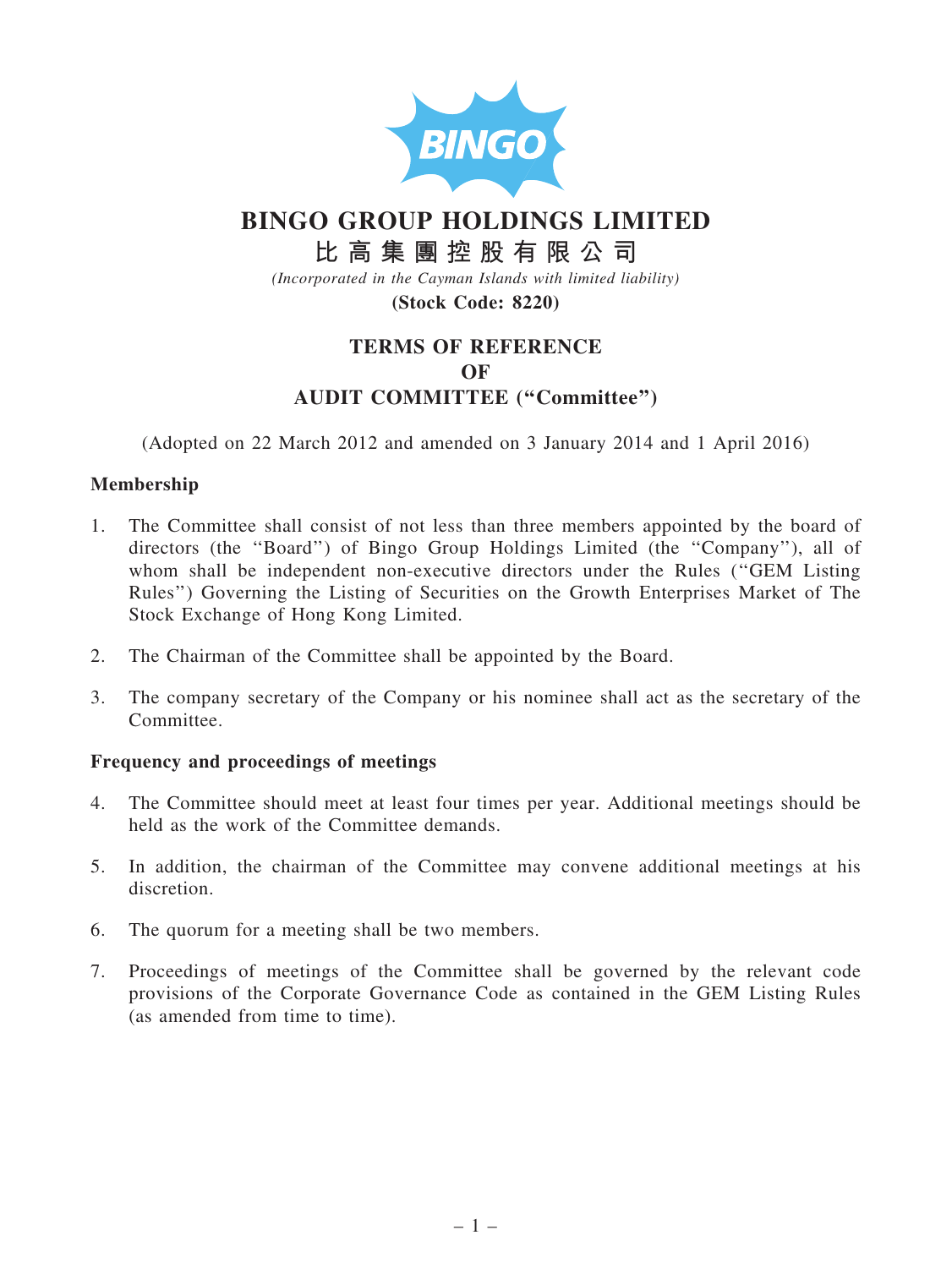### Duties, powers and functions

- 8. The Committee is granted the authority to investigate any activity within its terms of reference and all employees are directed to cooperate with the Committee. The Committee is authorized by the Board to obtain outside legal or other independent professional advice and to invite the attendance of outsiders with relevant experience and expertise if it considers this necessary.
- 9. The Committee shall report to the Board any suspected frauds and irregularities, failures of internal control or suspected infringements of laws, rules and regulations which come to its attention and are of sufficient importance to warrant the attention of the Board.
- 10. Where the Board disagrees with the Committee's view on the selection, appointment, resignation or dismissal of the external auditor, the Committee will arrange for the Corporate Governance Report in the Annual Report to include an explanation of the Committee's view and the reasons why the Board has taken a different view.
- 11. The Committee is to be provided with sufficient resources to discharge its duties.
- 12. The Committee is to serve as a focal point for communication between other directors, the external auditor and the internal auditor as regards their duties relating to financial and other reporting, internal controls, risk management, external and internal audits and such other matters as the Board determines from time to time.
- 13. The Committee is to assist the Board in fulfilling its responsibilities by providing an independent review and supervision of financial reporting, by satisfying themselves as to the effectiveness of the systems of internal control and risk management of the Company and its subsidiaries (the ''Group''), and as to the adequacy of the external and internal audits.
- 14. The Committee is:

Relationship with the Company's auditors

- (a) to be primarily responsible for making recommendations to the Board on the appointment, reappointment and removal of the external auditor, and to approve the remuneration and terms of engagement of the external auditor, and any questions of its resignation or dismissal;
- (b) to review and monitor the external auditor's independence and objectivity and the effectiveness of the audit process in accordance with applicable standards. The Committee should discuss with the auditor the nature and scope of the audit and reporting obligations before the audit commences;
- (c) to develop and implement policy on engaging an external auditor to supply nonaudit services. For this purpose, ''external auditor'' includes any entity that is under common control, ownership or management with the audit firm or any entity that a reasonable and informed third party knowing all relevant information would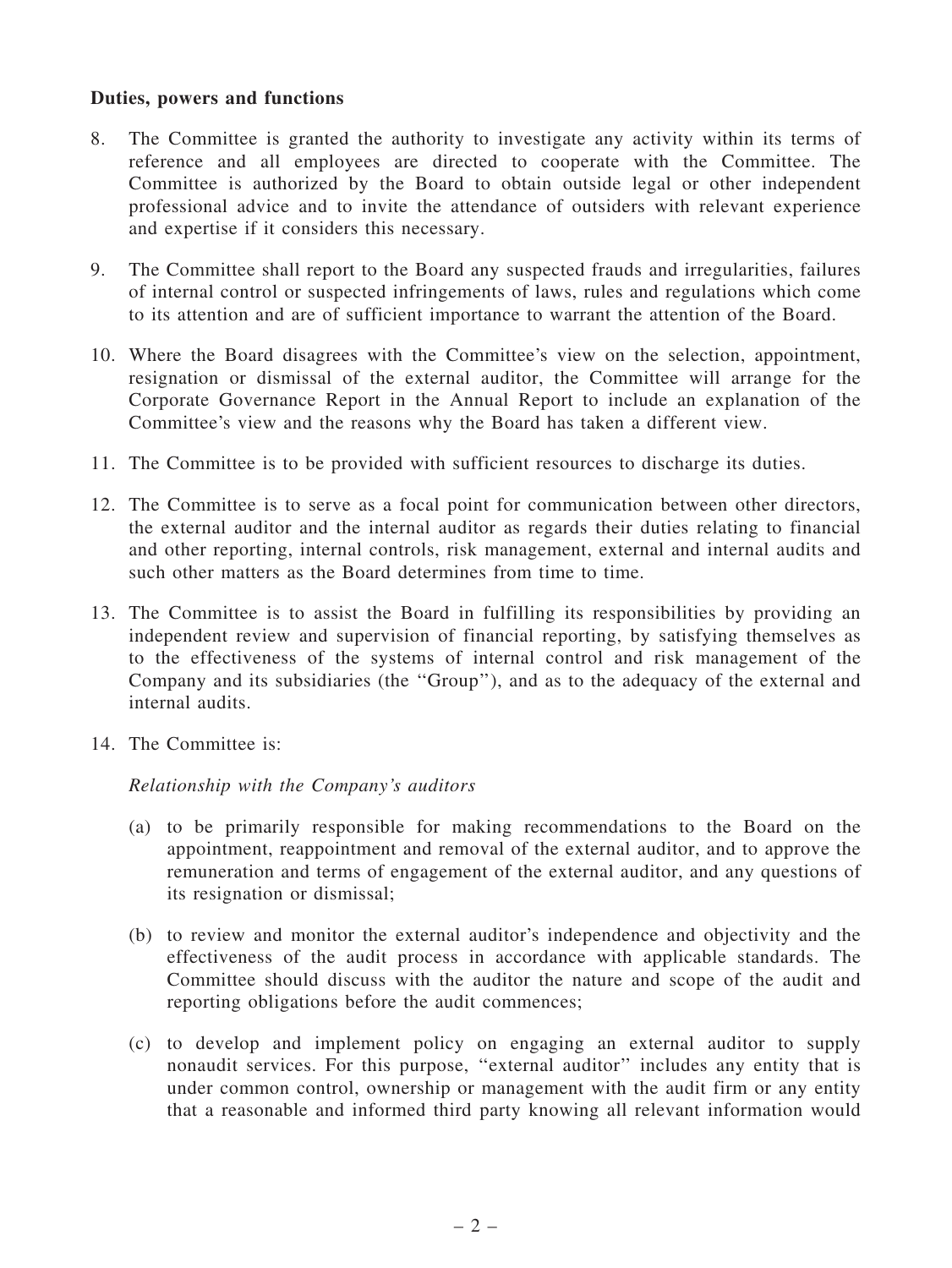reasonably conclude to be part of the audit firm nationally or internationally. The Committee should report to the Board, identifying and making recommendations on any matters where action or improvement is needed;

Review of the Company's financial information

- (d) to monitor integrity of the Company's financial statements and the annual report and accounts, half-year report and quarterly reports, and to review significant financial reporting judgements contained in them. In reviewing these reports before submission to the board, the committee should focus particularly on:
	- (i) any changes in accounting policies and practices;
	- (ii) major judgmental areas;
	- (iii) significant adjustments resulting from audit;
	- (iv) the going concern assumptions and any qualifications;
	- (v) compliance with accounting standards; and
	- (vi) compliance with the GEM Listing Rules and legal requirements in relation to financial reporting;
- (e) Regarding (d) above:
	- (i) members of the Committee should liaise with the Board and senior management and the Committee must meet, at least twice a year, with the Company's auditors; and
	- (ii) the Committee should consider any significant or unusual items that are, or may need to be, reflected in the report and accounts, it should give due consideration to any matters that have been raised by the Company's staff responsible for the accounting and financial reporting function, compliance officer or auditors;

Oversight of the Company's financial reporting system, risk management and internal control systems

- (f) to review the Company's financial controls, and unless expressly addressed by a separate board risk committee, or by the Board itself, to review the Company's risk management and internal control systems;
- (g) to discuss the risk management and internal control systems with management to ensure that management has performed its duty to have effective systems. This discussion should include the adequacy of resources, staff qualifications and experience, training programmes and budget of the Company's accounting and financial reporting function;